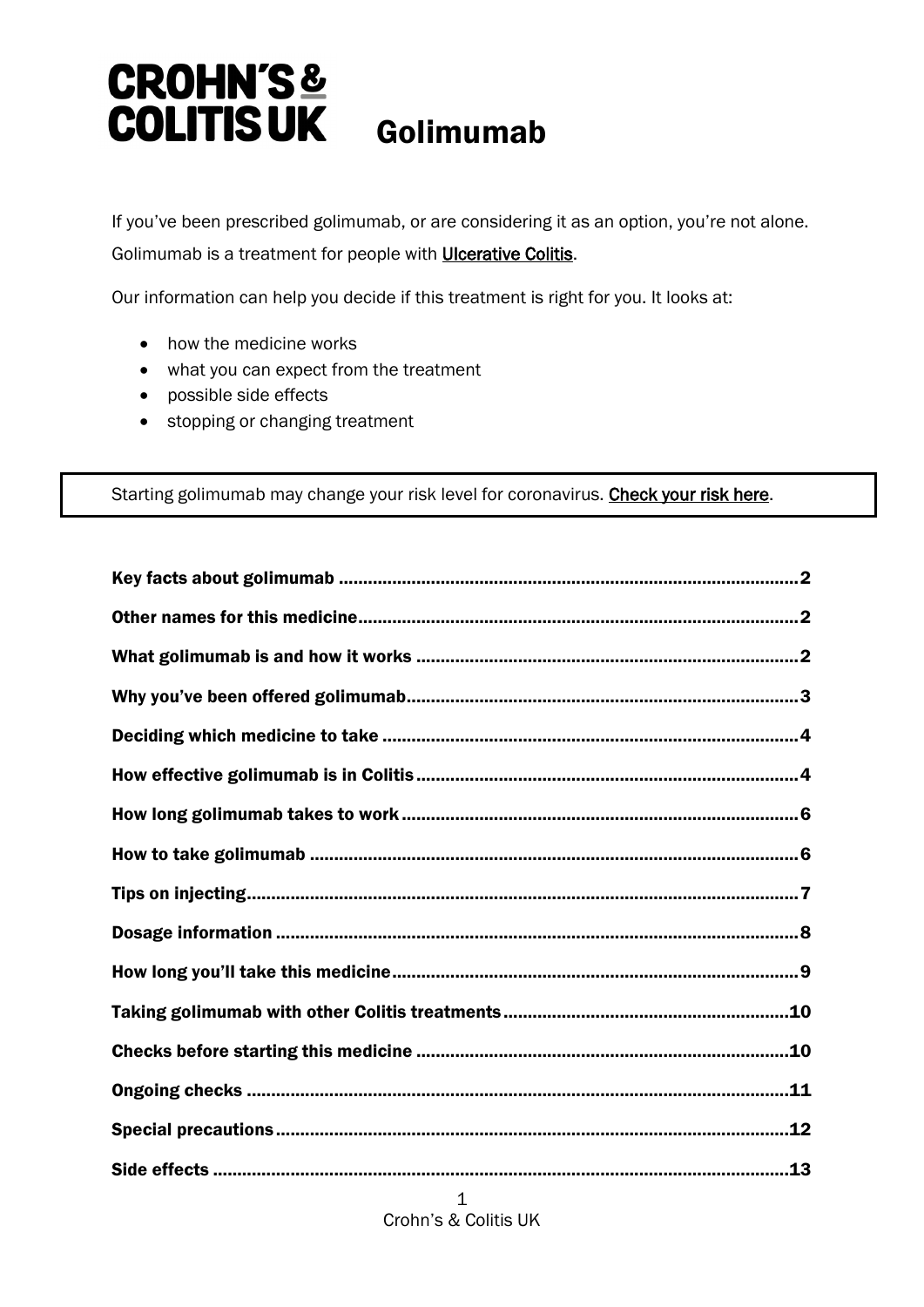# <span id="page-1-0"></span>Key facts about golimumab

- 1. Golimumab is used to treat Colitis, but it doesn't work for everyone.
- 2. You take golimumab by injection under your skin (subcutaneous injection).
- 3. Golimumab affects the way your immune system works. This means you may be more at risk of infections. You may be advised to take extra precautions.
- 4. Tell your IBD team if you notice any side effects, or if you have signs of an infection.
- 5. You should not have live vaccines while taking golimumab. You can have the yearly flu jab, as this is not live.

# <span id="page-1-1"></span>Other names for this medicine

Golimumab is known by the brand name Simponi.

# <span id="page-1-2"></span>What golimumab is and how it works

Golimumab is a man-made antibody. The antibody is made from living cells, so it's known as a biological medicine.

Golimumab targets a protein in the body called tumour necrosis factor-alpha (TNF-alpha). TNF-alpha is naturally produced by your body. It plays an important role helping your immune system fight off infections. But too much TNF-alpha can cause damage to the cells lining the gut. This is thought to partly cause the gut inflammation of people with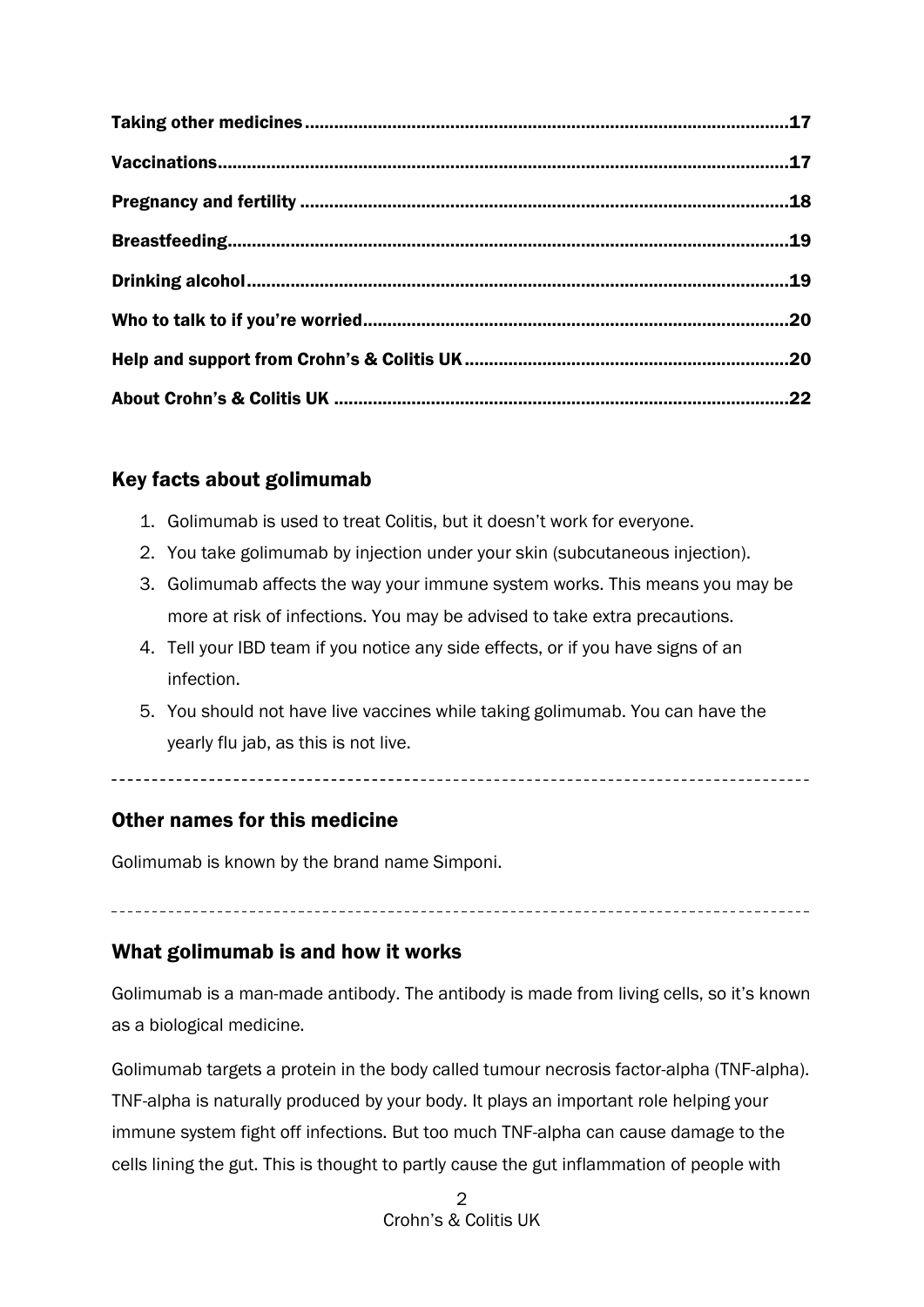Crohn's or Colitis. Golimumab binds to TNF-alpha, blocking its harmful effects and reducing inflammation. This helps to relieve symptoms.

You may also hear golimumab called an 'anti-TNF' medicine. Other anti-TNF medicines are:

- adalimumab (used to treat Crohn's and Colitis)
- infliximab (used to treat Crohn's and Colitis)

# <span id="page-2-0"></span>Why you've been offered golimumab

Golimumab can be used to treat moderately to severely active Ulcerative Colitis in adults. It may be given to you if other treatments (such as steroids or immunosuppressants, like [azathioprine, mercaptopurine](https://www.crohnsandcolitis.org.uk/about-crohns-and-colitis/publications/azathioprine-mercaptopurine) or [methotrexate\)](https://www.crohnsandcolitis.org.uk/about-crohns-and-colitis/publications/methotrexate):

- have not worked
- have caused significant side effects
- are not suitable for you

You are being offered golimumab to try to get your Colitis into remission. Keeping your Colitis under control is good for your long-term health. It reduces your risk of complications and of needing surgery.

٦ Remission is when you feel better because your Crohn's or Colitis is being controlled well. Medical tests (like blood tests and endoscopy) show your gut is being affected less by your condition. Your symptoms, such as diarrhoea, abdominal pain, fatigue (extreme tiredness) or weight loss will improve. However, some symptoms, like fatigue, may not go away completely.

Golimumab is not currently licenced for Crohn's Disease. Recent research has shown it may be beneficial in some people with Crohn's who have not responded to other anti-TNF medicines.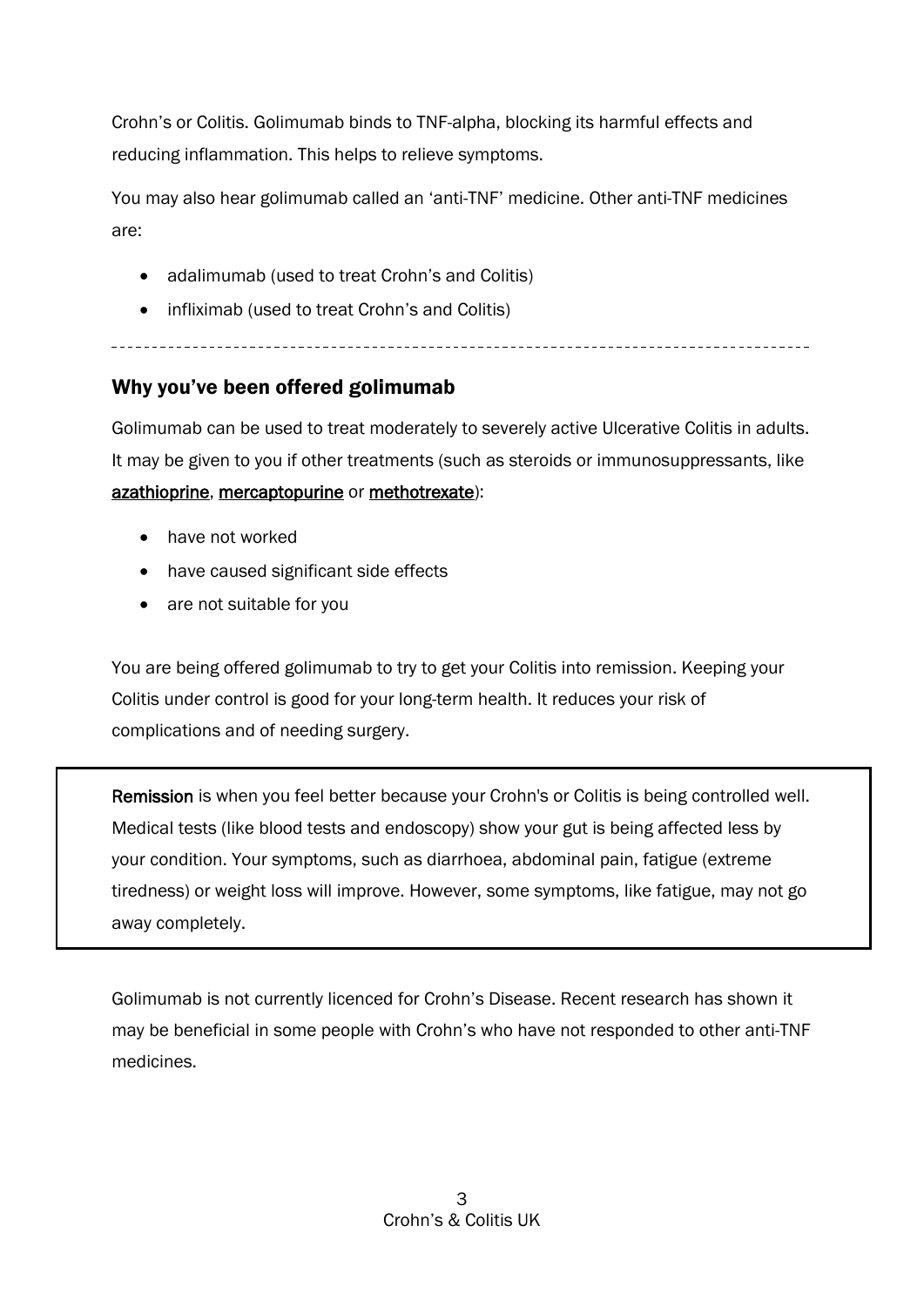#### Other health conditions

Golimumab is also to treat rheumatoid arthritis, ankylosing spondylitis and psoriatic arthritis.

"Golimumab has changed my life. I began to see an improvement within a week and was able to go back to work full time and live a pretty normal life – sometimes even forgetting I had Colitis."

Kerry, age 39 Living with Ulcerative Colitis

# <span id="page-3-0"></span>Deciding which medicine to take

You may have been given a choice of biologic medicine. Our information on medicines [used to treat Colitis](https://www.crohnsandcolitis.org.uk/about-crohns-and-colitis/treatments) can help you decide.

There are many things to consider when choosing a treatment. As well as overall effectiveness, you may want to ask your IBD team which medicine is likely to start working fastest. You may also want to think about whether injections or infusions fit better with your lifestyle. Our **Appointments Guide** has some questions to get you started. It can help you focus on what matters most to you.

# <span id="page-3-1"></span>How effective golimumab is in Colitis

Golimumab can be effective at getting and keeping your Colitis under control (in remission).

# Talking about the effectiveness of medicines

To see how effective a medicine is, we can look at data from clinical trials. Clinical trials are used to test a medicine. However, this data may not completely represent what happens when medicines are given to you by your IBD team. In clinical trials, people are often removed from the trial if they do not respond quickly to a medicine. However, this shouldn't happen when you start taking golimumab. Your IBD team may advise you take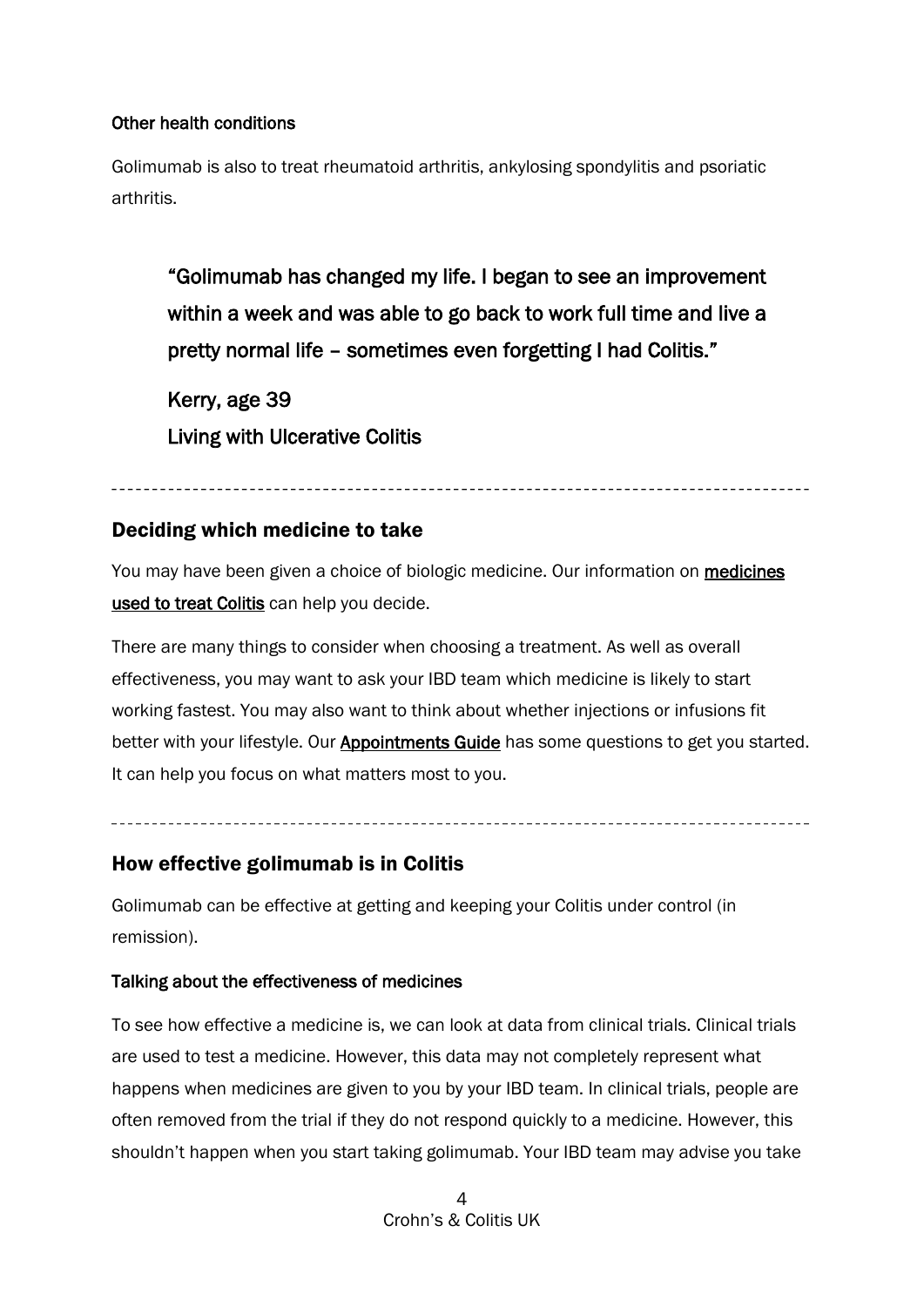it for a longer time to see if you respond. They'll also make sure the dose is right for you before suggesting you stop taking it. before suggesting you stop taking it. This means golimumab may be more effective than the data from clinical trials shows.

The best clinical trials include people who were not taking the medicine. This is known as a placebo or control group. This is important. It allows us to see how many people have got better because of the medicine, as well as people who may have got better anyway (without the medicine).

# Golimumab in Ulcerative Colitis

The table below shows data from clinical trials of golimumab in adults with moderate to severely active Ulcerative Colitis.

More than twice as many people had their Colitis under control (in remission) after taking golimumab for one year compared to people who had not been taking golimumab (placebo). But, not everyone responds to golimumab.

|                                                                                     | People not taking golimumab (placebo) | People taking golimumab |
|-------------------------------------------------------------------------------------|---------------------------------------|-------------------------|
| People with<br>their Colitis<br>under control<br>(in remission)                     | 19%                                   | 51%                     |
| People with<br>some<br>improvement in<br>their Colitis<br>(but not in<br>remission) | 10%                                   | 3%                      |
| People who did<br>not improve                                                       | 71%                                   | 46%                     |

After one year of treatment...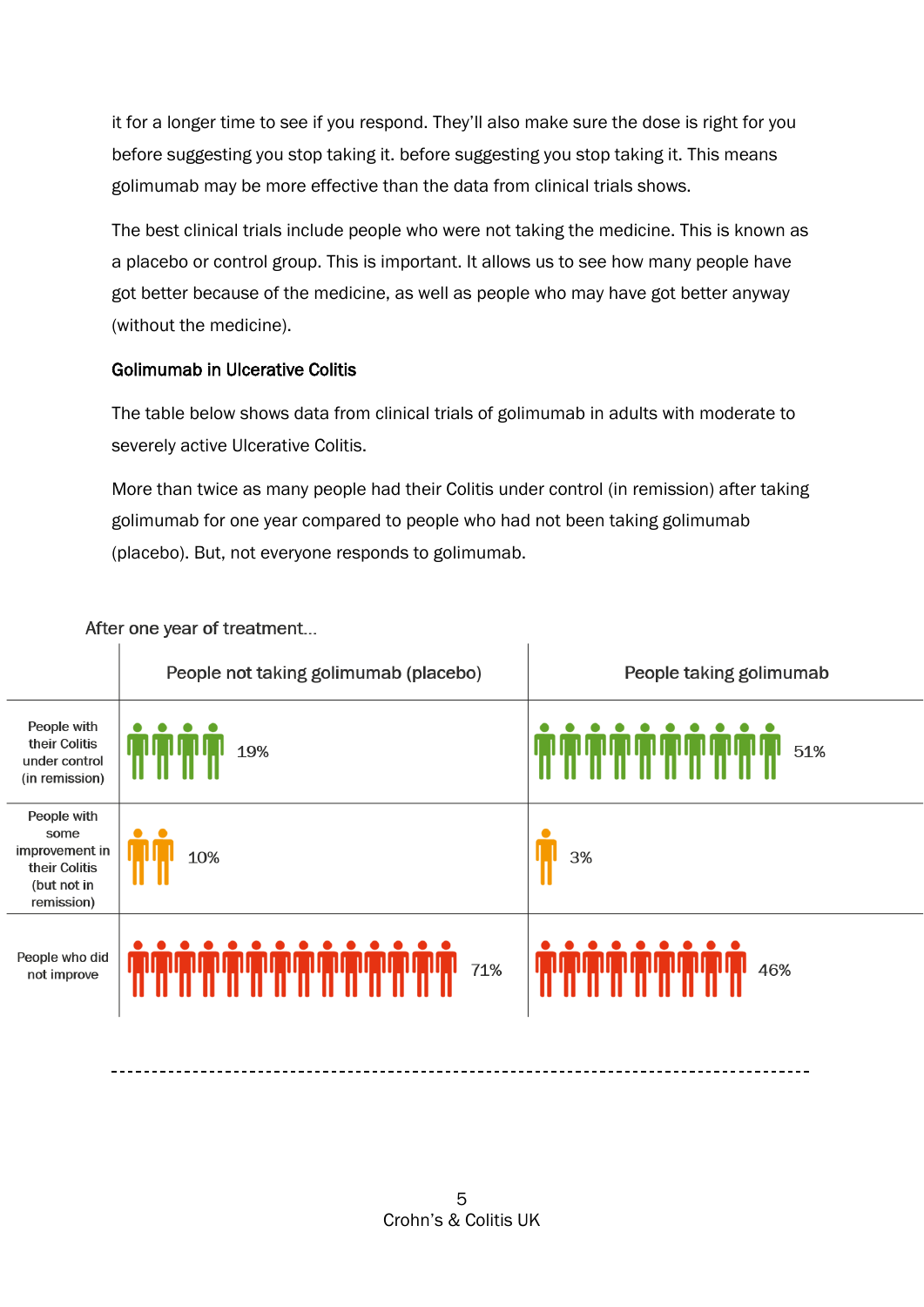# <span id="page-5-0"></span>How long golimumab takes to work

Everyone responds differently when taking a new medicine. You may feel better soon after starting treatment, but it may take up to 14 weeks.

However, golimumab doesn't work for everyone. It's important that you are checked by your IBD team to see how well it is working for you.

# <span id="page-5-1"></span>How to take golimumab

Golimumab is given as an injection under the skin. Golimumab cannot be taken by mouth as a tablet because it would be destroyed by your digestive system.

Your treatment will be supervised by your IBD team. The first dose is usually given in hospital, or by a trained nurse at home. You will then be trained to inject this medicine yourself. If you prefer, it may be possible for someone else, such as a family member, to be trained to give you the injections.

Golimumab comes ready to use in either a pre-filled syringe or a pre-filled injection 'pen'. You may not see the needle in the injection pen, as it's inside. The syringes or pens come in a pack. The pack also contains an alcohol pad to clean your skin before injecting.

# **Delivery**

Usually, golimumab will be sent directly to your home by a special delivery company. Golimumab can only be prescribed by a specialist in the hospital. It is not a medicine that your GP can prescribe for you to pick up from your local pharmacy. You won't have to pay for your golimumab prescription, as long as you're entitled to NHS care.

# Storage

Golimumab must be kept in the fridge, or it will not work. But, if you are travelling, it can be stored at room temperature (25°C) out of sunlight for up to 30 days. If it's not used within this time you will need to get rid of it. Do not put it back in the fridge. Unused medicines should be disposed of safely by your pharmacist. Find out more about travelling with medicines in [Travel.](https://www.crohnsandcolitis.org.uk/about-crohns-and-colitis/publications/travel-ibd)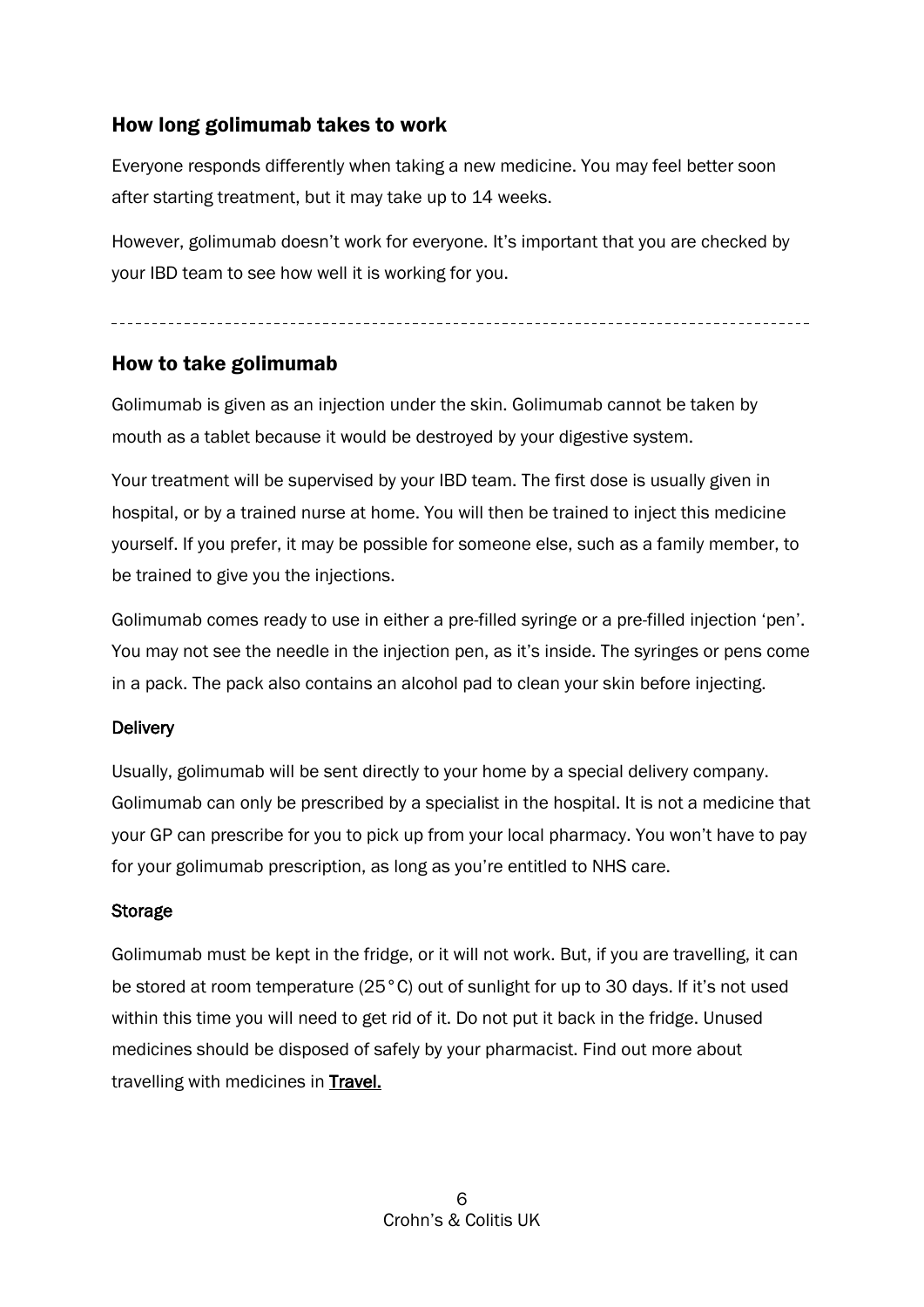"Using the pre-loaded pen was very simple, more practical than having infusions. I never felt the needle, just a minor pain when the drug was injected. It helps to sit comfortably so you're more relaxed when injecting."

Michelle, age 30 Living with Ulcerative Colitis

# <span id="page-6-0"></span>Tips on injecting

Pain at the injection site is a common side effect. You may also get redness, itching and swelling. You should expect to feel some pain, but these tips can help to make it easier to manage:

# • Let your medicine warm to room temperature

Injecting yourself with cold medicine from the fridge may be uncomfortable. Take it out of the fridge around 30 minutes before you inject, so it can warm to room temperature. Do not warm the injection in any other way, such as in hot water or a microwave.

# • Choose your injection site

The upper thigh or stomach (away from the belly button) are good places for the injection. Avoid any areas where the skin is red, scarred, bruised or hard. Use an area at least 3cm away from any previous sites so a hard lump doesn't form.

# • Use an ice pack before you inject

Apply an ice pack to the area for 2-3 minutes before you inject. Place a thin towel between the ice pack and your skin.

# • Wash your hands and clean the skin at the injection site

Wash your hands with soap and water. Remember to clean the skin with an alcohol wipe before you inject yourself to reduce the risk of infection.

# • Use a good injection technique if you use a syringe

Use a quick, dart-like motion to insert the needle into your pinched skin. Push the plunger slowly and evenly to inject all the medicine. Keep pressure on the plunger head and keeping the skin pinched. If you use a syringe the injection will take about 2-5 seconds. If you use a pen this will take about 10 seconds.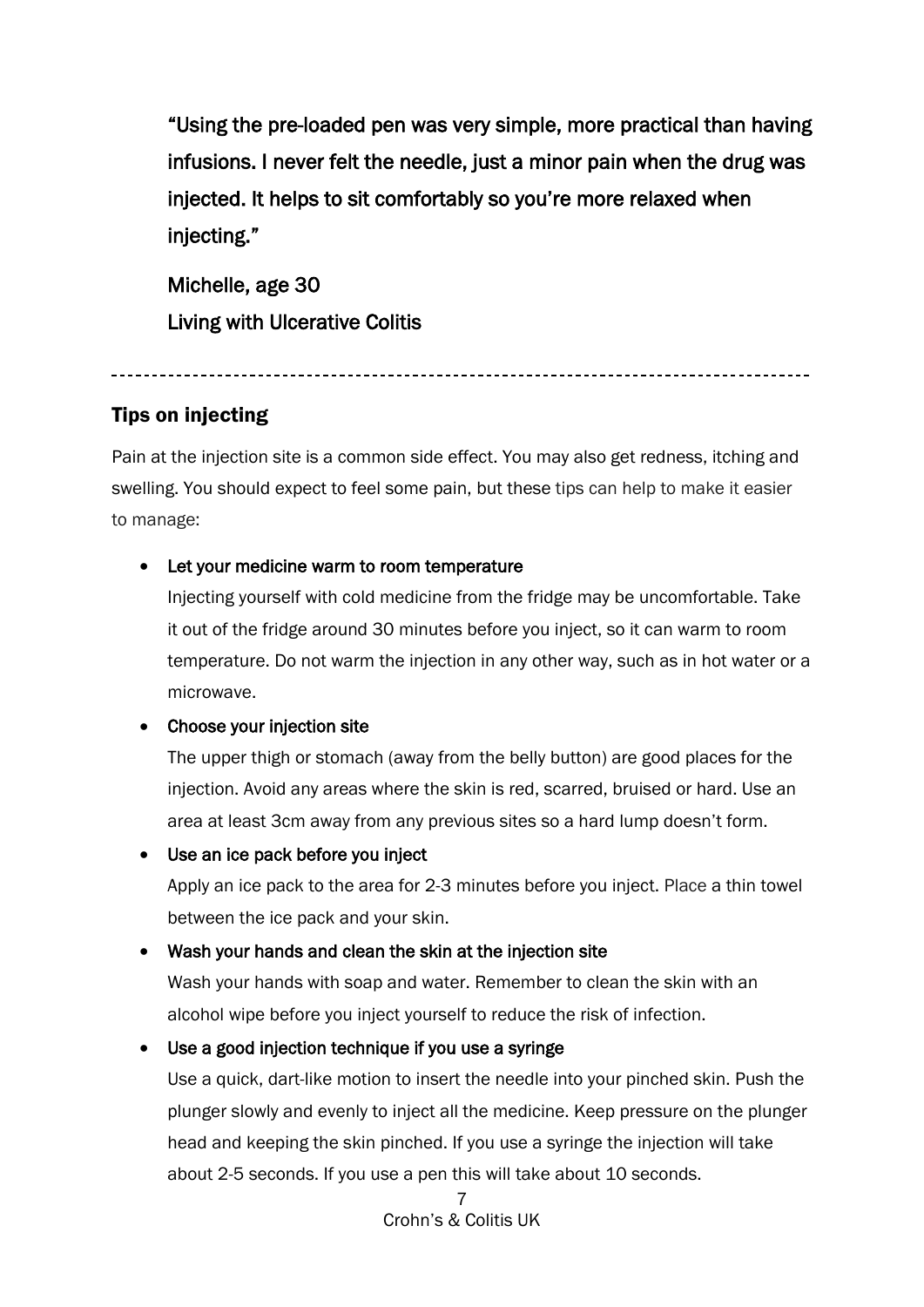# • Use an ice pack after you inject

An ice pack or cold damp towel may help with pain at the injection site. Do this for about 10-15 minutes. Remember to place a light towel between the ice pack and your skin.

# • Wear loose clothing

Wear loose clothing to avoid rubbing or pressure on the injection site.

If you still to have problems with injecting, ask your IBD team for help.

# <span id="page-7-0"></span>Dosage information

You'll have a first dose of 200mg, followed by 100mg two weeks later. These induction doses are higher to give a fast response. You'll then have maintenance dosing every four weeks if you respond well. If you weigh less than 80kg you will usually inject 50mg every four weeks. If you weigh 80kg or more, you will inject 100mg every four weeks.

If golimumab doesn't work for you, or it becomes less effective, your doctor may suggest that you try a higher dose (for those weighing less than 80kg). This will be based on your symptoms, blood test results and the levels of medicine in your blood. Speak to your IBD team if you think this treatment is not working as well as it should be. You must not make any dose changes unless your IBD team have told you to.

| Dosing schedule                                 | Continue every 4 weeks                                                        |                                                    |                                                    |
|-------------------------------------------------|-------------------------------------------------------------------------------|----------------------------------------------------|----------------------------------------------------|
|                                                 |                                                                               |                                                    |                                                    |
| Week 0                                          | Week 2                                                                        | Week 6                                             | Week 10                                            |
| 200 <sub>mg</sub>                               | 100 <sub>mg</sub>                                                             | 50 <sub>mg</sub><br><b>or</b><br>100 <sub>mg</sub> | 50 <sub>mg</sub><br><b>or</b><br>100 <sub>mg</sub> |
| Injection in<br>hospital or<br>nurse at<br>home | Injection in<br>hospital or<br>nurse at<br>home or self-<br>inject at<br>home | Self-inject<br>at home                             | Self-inject<br>at home                             |
| <b>Induction doses</b>                          |                                                                               | <b>Maintenance doses</b>                           |                                                    |

# Dosing schedule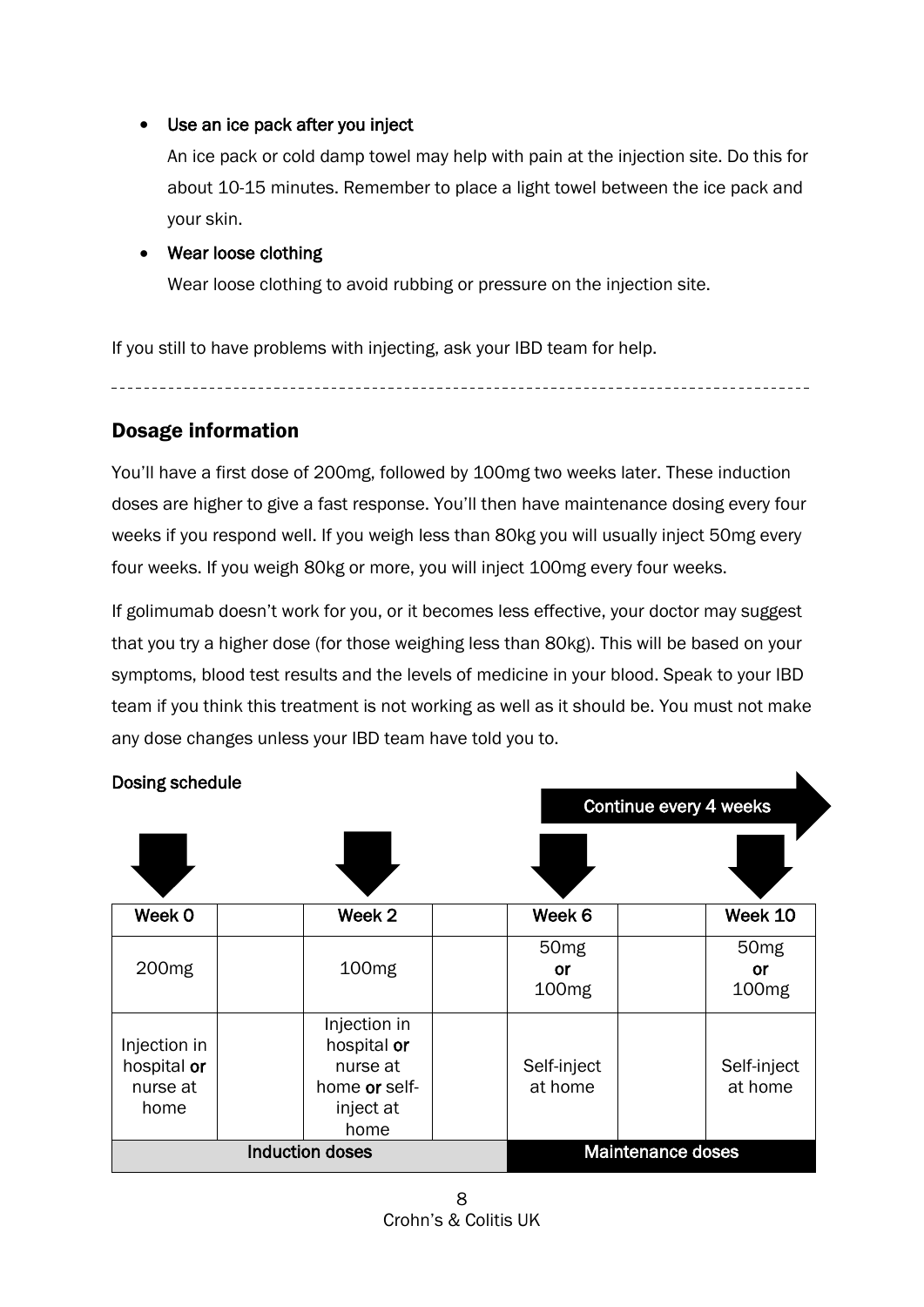You may need more than one injection pre-filled pen or syringe for your induction doses.

"I only weigh 55kg, but I'm having the 100mg dose because of the severity and complexity of my case.

Injecting soon becomes second nature. Just make sure you take note of the date that you inject and when your next one is due, it can be very easy to forget, especially as it's in 4 week intervals"

Izzy, age 18 Living with Crohn's Colitis

# <span id="page-8-0"></span>How long you'll take this medicine

You are likely to have a planned course of treatment lasting up to a year if golimumab is working well for you. After that, your treatment plan may be extended. You will be checked at least every 12 months to make sure golimumab is still right for you.

# Stopping or changing treatment

There are a few reasons why you and your IBD team may think it's right to stop or change your treatment:

- Golimumab is not effective if this medicine hasn't worked for you within 3-4 months. This will depend on the practice at your hospital. Your IBD team may try changing your dose before suggesting you stop treatment.
- Stable remission if your condition is in stable remission after 12 months of treatment. If you relapse (have a flare-up) after treatment has stopped, you should be able to start golimumab again. Re-starting anti-TNF treatment will be successful in around 3 in 4 people with Colitis.
- Side effects if you have side effects that are serious or hard to manage.
- Golimumab becomes less effective some people develop antibodies to golimumab over time, which can stop it working.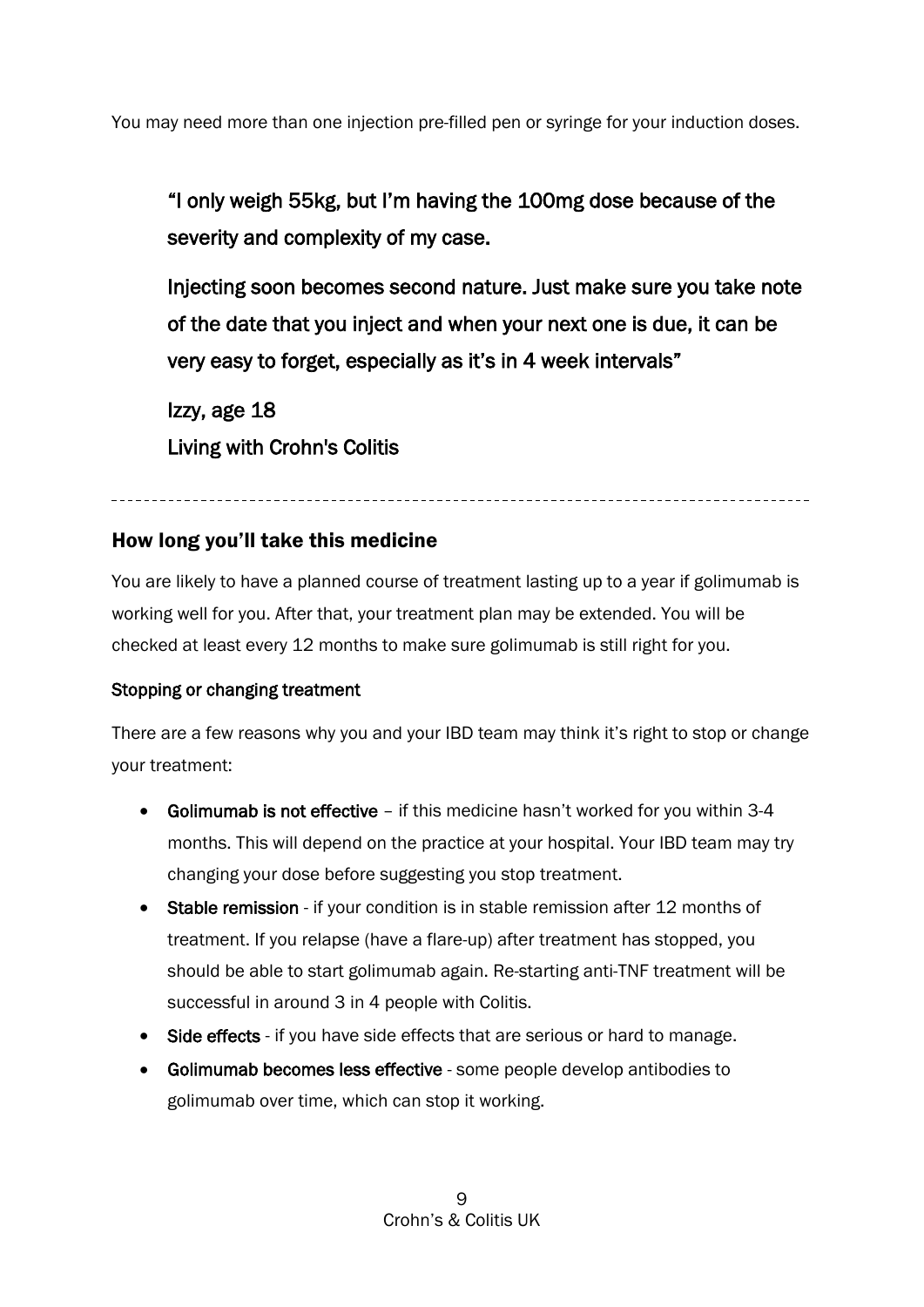• **Issues with injecting yourself** – you may prefer to try a treatment which you can receive by an intravenous infusion in hospital.

You have a right to take part in decisions about your treatment. Tell your IBD team what matters most to you, so they can give you the information and support you need. Our [Guide to Appointments](https://www.crohnsandcolitis.org.uk/support/your-guide-to-appointments) can help you have these conversations. Do not stop taking your medicine unless your IBD team have said it's ok. If you have to stop taking this medicine but you're still unwell, you may be able to try a different biologic. See our information on [Biologic medicines.](https://www.crohnsandcolitis.org.uk/about-crohns-and-colitis/publications/biologic-medicines)

# <span id="page-9-0"></span>Taking golimumab with other Colitis treatments

You may take golimumab with other medicines for your Colitis, such, such as [5-ASAs](https://www.crohnsandcolitis.org.uk/about-crohns-and-colitis/publications/aminosalicylates-5-asas) (like mesalazine), thiopurines (**azathioprine or mercaptopurine**) or **methotrexate**. Taking more than one medicine is known as combination therapy – for more on this, see our information on [Taking medicines.](https://www.crohnsandcolitis.org.uk/about-crohns-and-colitis/publications/taking-medicines)

Taking a combination of anti-TNF medicines with azathioprine or methotrexate may be more effective. This can reduces the risk of golimumab becoming less effective over time. You should speak to your IBD team about the risk of extra side effects with combination therapy. You should decide together what the best treatment option is for you.

# <span id="page-9-1"></span>Checks before starting this medicine

Checks before treatment – such as blood tests and imaging – are important to make sure that golimumab is right for you.

To help your IBD team, tell them if you have a history of:

• Tuberculosis (TB). If you've had TB or you've recently been with someone who has TB. You should not be given this medicine if you have active TB. If you have underlying, inactive TB, this will need to be treated first. You'll usually have a chest X-ray to check for TB.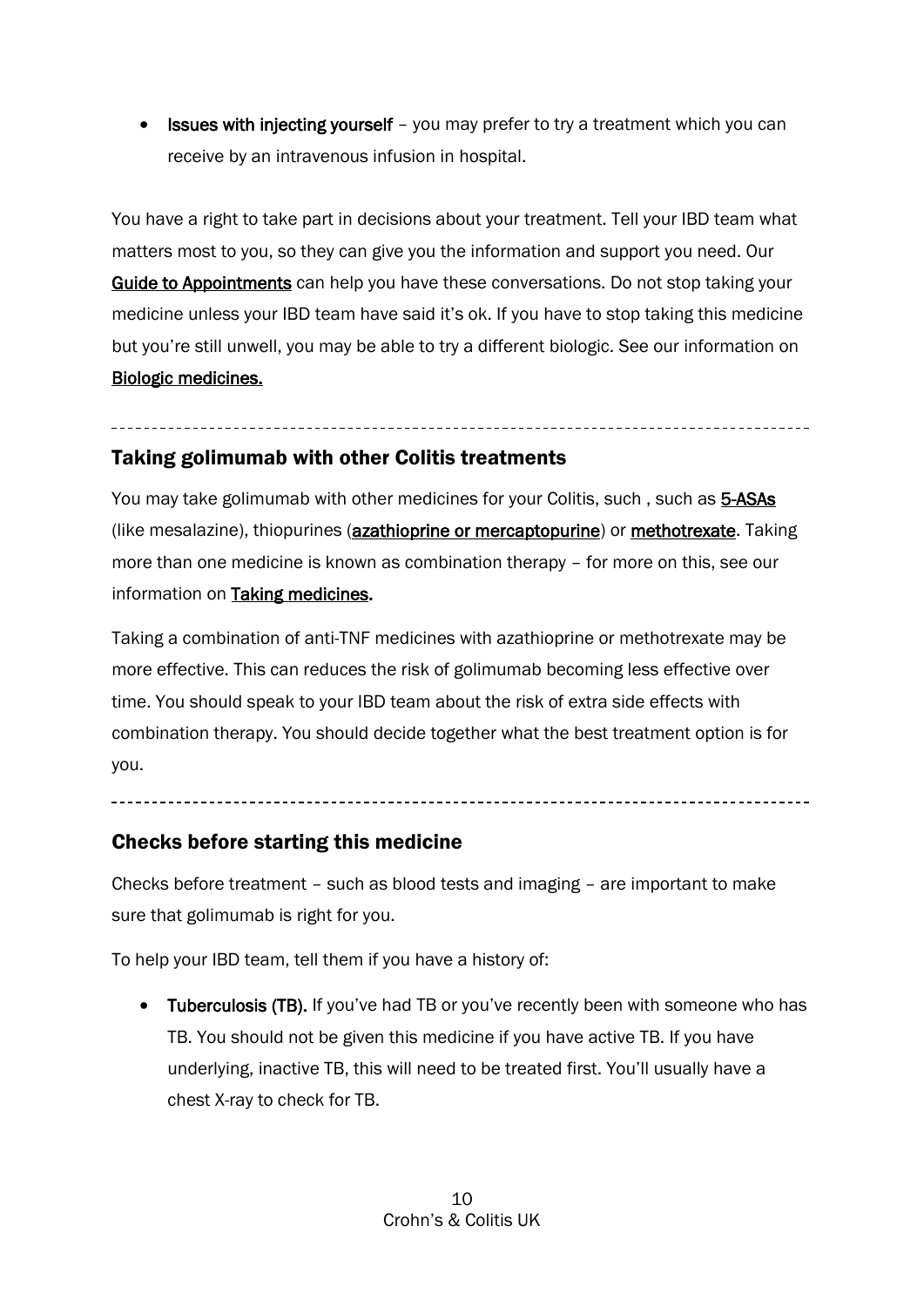- Infections. This includes any past or current infections, or if you are generally feeling unwell or feverish. You may need to delay your treatment if you have an infection.
- HIV, hepatitis B or C. This includes any past or current infections, if you are a carrier of hepatitis B or C (a liver infection caused by a virus), or have been in close contact with someone who has hepatitis B or C. You will have a blood test to check for these diseases.
- Heart problems. Your heart will need to be monitored closely before, during, and after treatment as it could make your heart problems worse.
- Cancer. Golimumab affects how your immune system works and may increase the risk of some types of cancer. You may also be at risk even if you do not have a history of cancer.
- Pre-existing conditions, including allergies, COPD (Chronic Obstructive Pulmonary Disease), asthma, kidney disease, liver disease, multiple sclerosis or any other disease or symptoms affecting the nervous system.
- Latex allergy. The needle cover of the pre-filled pen or pre-filled syringe is made from rubber containing latex and may cause an allergic reaction.

And tell your IBD team if:

- you smoke.
- you are pregnant, planning to get pregnant or are breastfeeding.
- you are taking any other medicines.
- you've had any vaccinations recently, or plan to have any.
- you've had surgery, or plan to have surgery or dental treatments.
- you travel to regions of the world where TB or fungal infections, such as histoplasmosis, coccidioidomycosis or blastomycosis are common.
- you've ever had chicken pox or measles. If you've not, you may be able to be vaccinated against these before you start treatment.

<span id="page-10-0"></span>Ongoing checks

You'll need regular checks while taking golimumab, including blood tests. This helps your IBD team fit your treatment to your needs. It can help make sure that any problems with

> 11 Crohn's & Colitis UK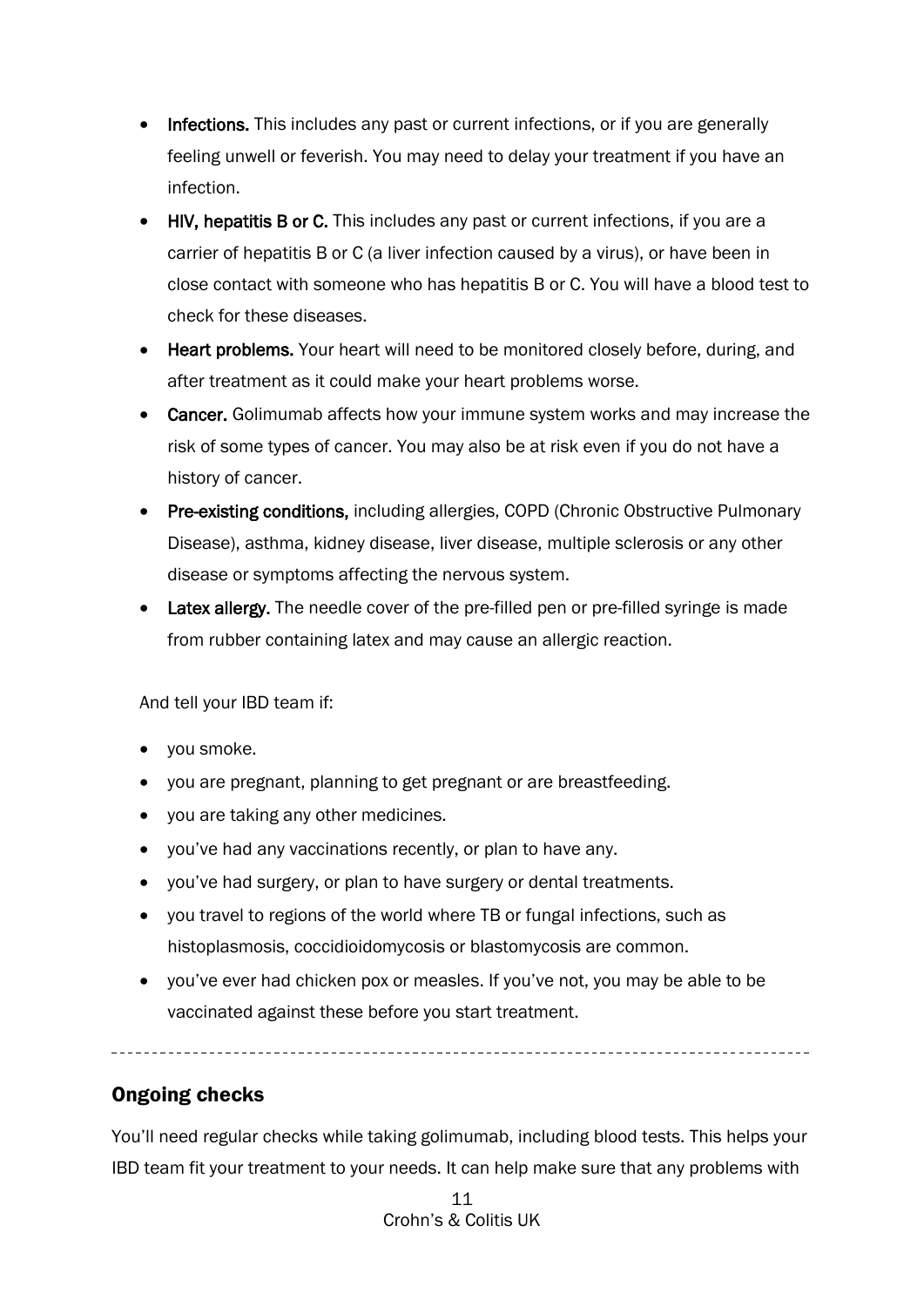treatment are avoided or caught at an early stage. Tell your IBD team if you notice any new symptoms or side effects.

It's important that you attend your appointments and have blood checks to make sure this medicine is prescribed safely.

# <span id="page-11-0"></span>Special precautions

If you feel dizzy or tired after taking this medicine do not drive or use any tools or machines.

This medicine affects the way your immune system works. Your immune system is still able to fight off infections, just not quite as well as other people. You may find that infections affect you more than they used to, or it takes you longer to recover. Tell your IBD team if you develop signs of an infection, such as a sore throat, fever or any new symptoms that concern you. They may advise you to wait until you feel better before injecting. Less often, more serious infections can be a side effect of golimumab. See the section below on **Side effects**.

Even though your risk of complications may be higher when taking golimumab, it shouldn't stop you from living life as before. There are a few extra precautions your IBD team may advise you to take to keep safe and reduce your risk:

- Have the yearly flu jab. You may also be advised to have a pneumococcal vaccine. Ask your IBD team if you'll need to have this just once, or every 5 years.
- Avoid close contact with people who have serious infections. This includes chickenpox and shingles, measles, TB and pneumococcal disease. Tell your IBD team if you come into contact with anyone with these conditions, even if you don't feel unwell.
- Practice good hand washing hygiene. You're still able to go out and socialise as before, but it's sensible to be more careful. Wash your hands regularly with soap and water (or use an alcohol-based hand gel) – especially before eating and after using public transport. Try to avoid touching your face when your hands are not clean.
- Practice good food hygiene. You may be at risk of more severe infections caused by bacteria found in food, such as Listeria or Salmonella. Avoid eating raw eggs or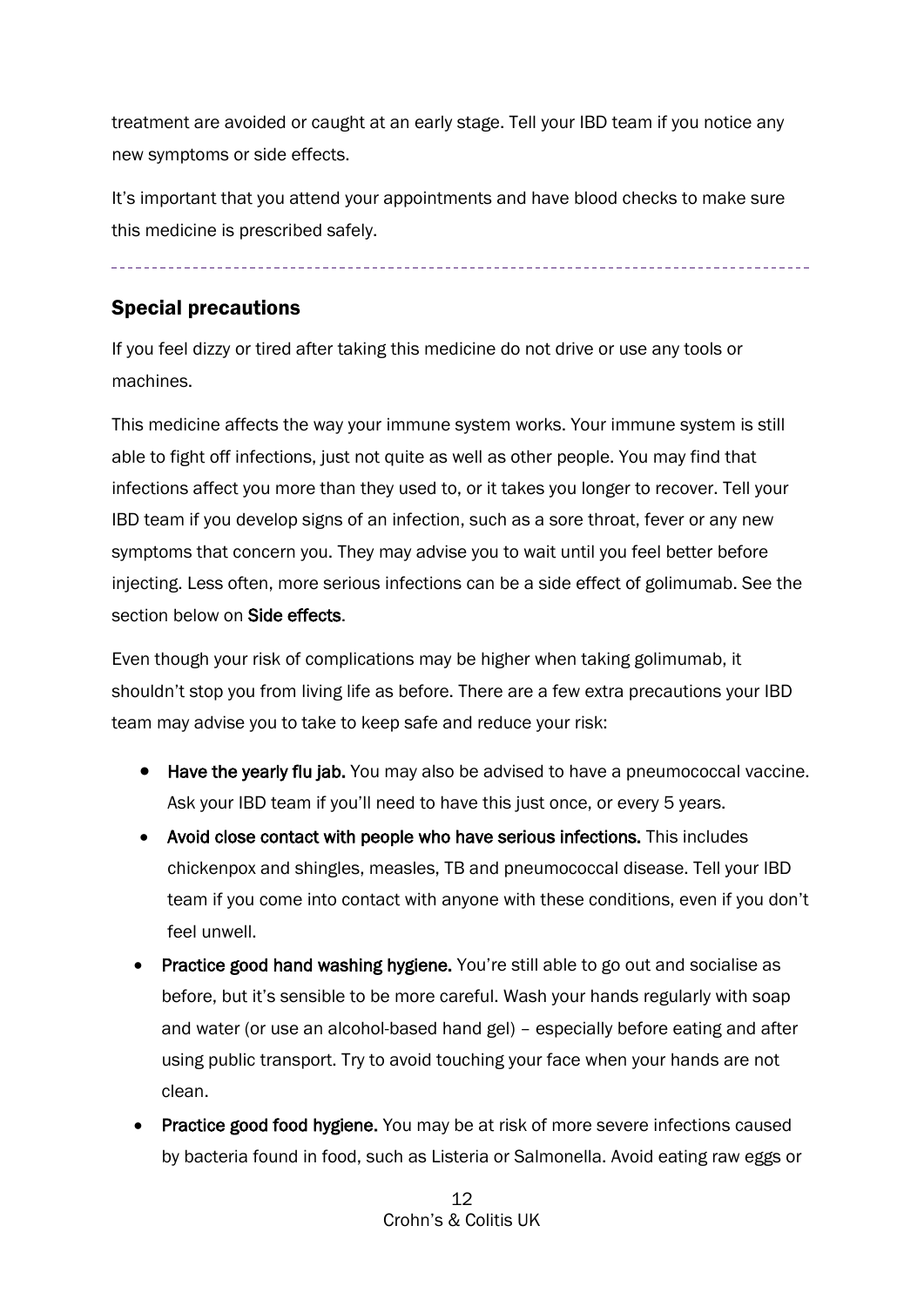undercooked pate, meat and poultry, as well as unpasteurised milk or cheeses. Nearly all dairy sold in UK supermarkets is pasteurised and safe to eat. This includes soft and 'blue' cheeses – just check the label if you're unsure. Ask whether unpasteurised milk was used when buying soft cheese from farmers' markets or abroad.

- Take care in the sun. You may be more at risk of skin reactions, and in rare cases skin cancer. Taking azathioprine and mercaptopurine in combination with golimumab can increase this risk. Practice good sun safety, such as wearing a hat and high factor sunscreen, staying in the shade and avoiding sunbeds. The **NHS** [website](https://www.nhs.uk/live-well/healthy-body/sunscreen-and-sun-safety/) has more tips for staying safe in the sun.
- Women should attend routine screening for cervical cancer (previously known as the smear test). Abnormal cell changes in the cervix are caused by the human papilloma virus (HPV). Immunosuppressed women are more likely to have these abnormal cell changes. However, there is no evidence linking cervical cancer to the use of golimumab or other biologics. There's no need to be tested more often than other women. You'll be invited to routine screening by your GP.

# <span id="page-12-0"></span>Side effects

All medicines can have unwanted effects, although not everyone will get them. Some side effects can happen right away, others may happen later. Some can even last for a short time after you stop treatment.

Some side effects may be mild and go away on their own or when the medicine is stopped. Others may be more serious and will need managing, or may mean that the treatment is not right for you. Try to consider how unwell any side effects are making you feel, as well as the benefits of taking this medicine to keep your Colitis under control.

Speak to your IBD team if you experience any side effects.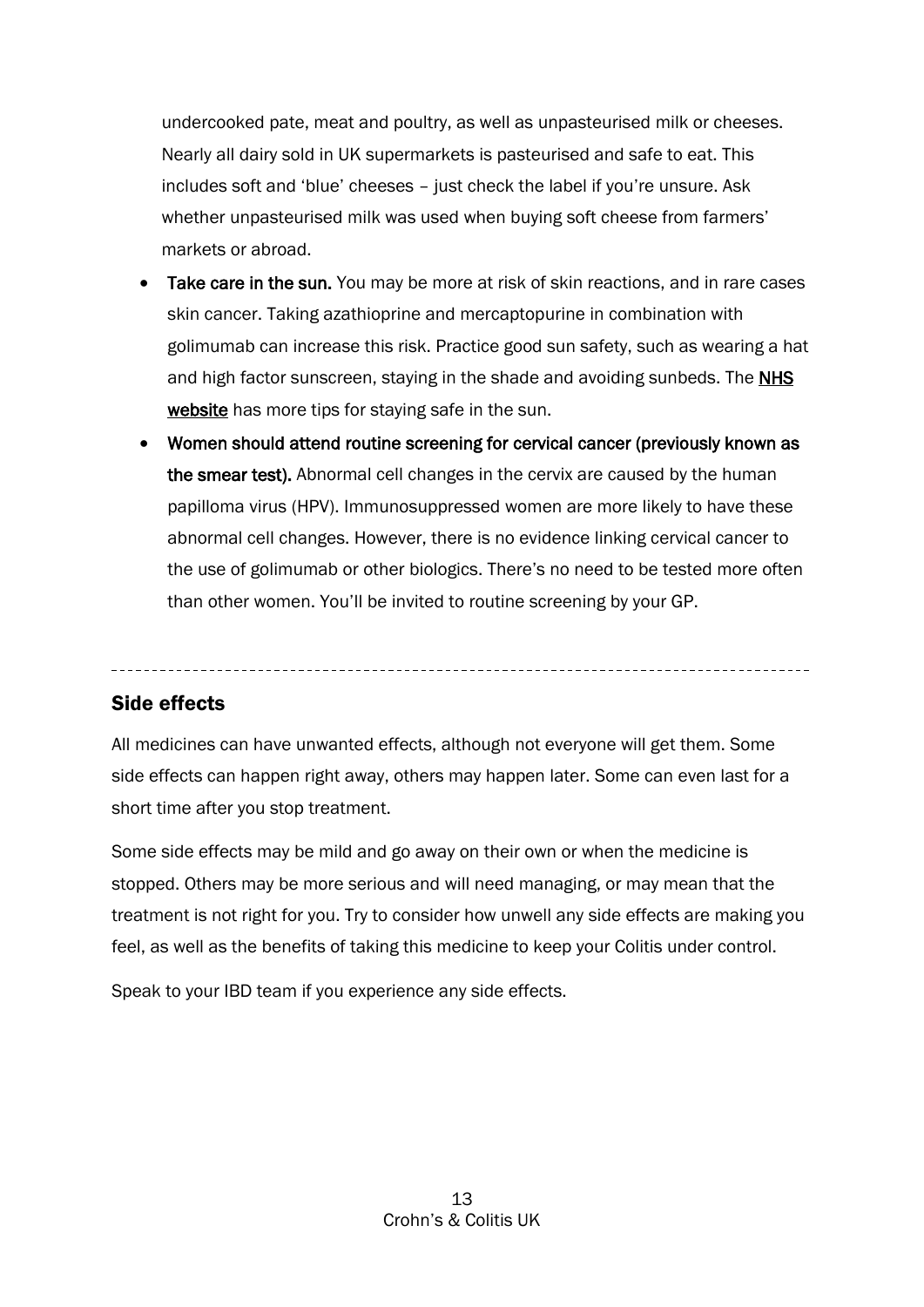# Tell your doctor or IBD team immediately if you develop:

- Symptoms that may mean you are having a reaction to the injection or an allergic reaction:
	- o Hives (red, raised, itchy patches of skin) or other skin rashes
	- o Trouble breathing or swallowing, or shortness of breath
	- o Pains in your chest or muscles or joints
	- o Fever or chills
	- o Swelling of your face, hands or feet
	- o Headaches or a sore throat
- Symptoms of an infection or if you come into contact with someone with a serious infection. Look out for:
	- o Feeling feverish, generally unwell or flu-like symptoms
	- o Feeling overly tired
	- o A cough with mucus/sputum
	- o Warm painful skin
	- o Stinging when passing urine
	- o An open cut or wound
	- o Tooth or gum pain or swelling
- Other symptoms:
	- o Bruising, bleeding or paleness
	- o Changes in your vision
	- o Numbness or tingling
	- o Joint swelling

# Most common side effects

Around 1 in every 10 people taking golimumab may have upper respiratory tract infections (like colds, with symptoms including a sore throat and a runny or blocked nose).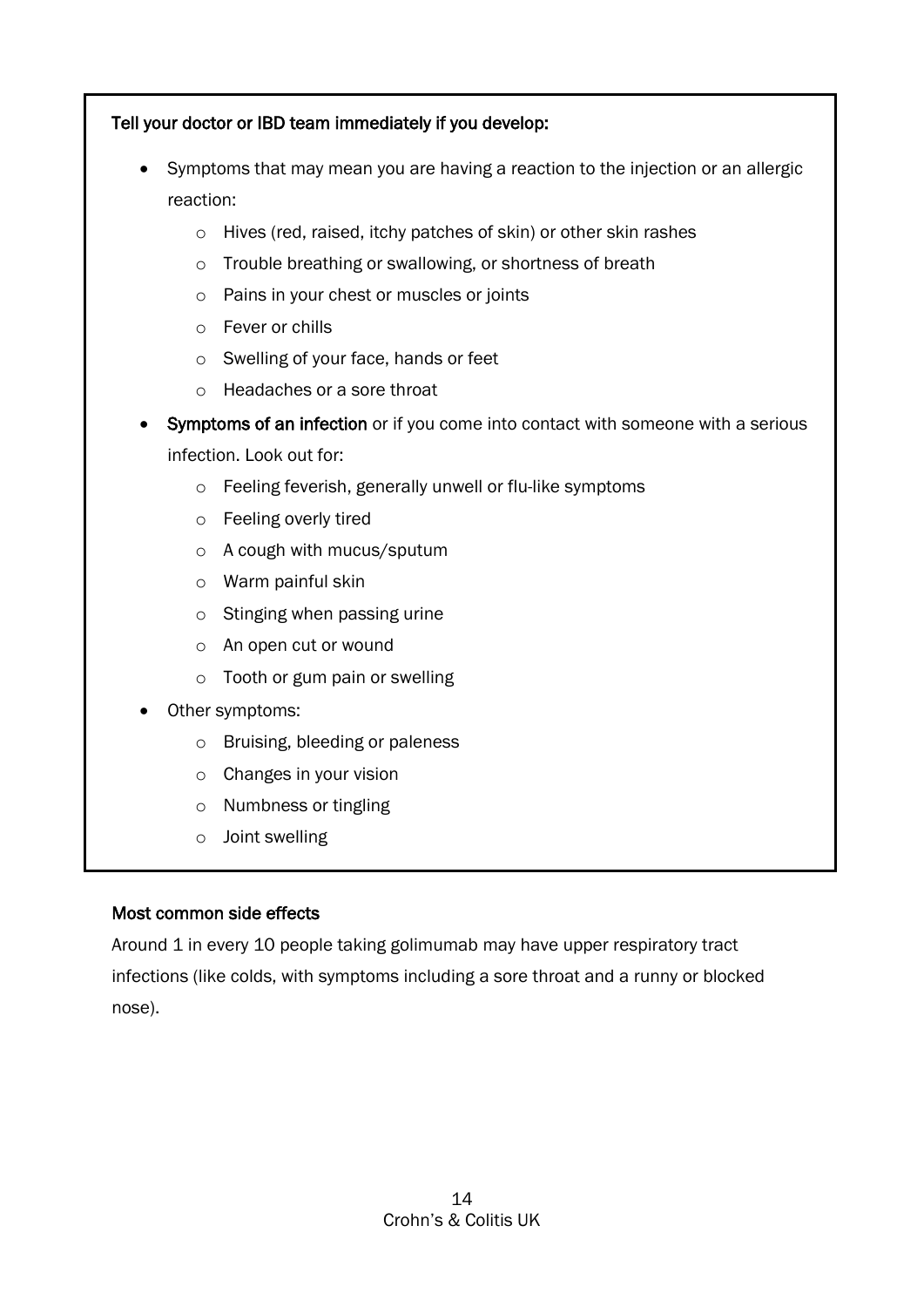# Other side effects

- Infections. You may need to delay taking golimumab if you have an infection. Ask your IBD team for advice.
	- o Common: Flu, pneumonia, sinus infection, conjunctivitis (eye infection). More serious infections include cellulitis (a bacterial skin infection).
	- o Uncommon: Sepsis (when your immune system overreacts to an infection, damaging your body).
	- o Rare: You may be at greater risk of developing TB, or reactivating underlying TB reactivated.
- Changes in your mental health.
	- o Common: Depression or trouble sleeping.
- Gut problems. Some of these will be similar to the symptoms of Crohn's or Colitis. Speak to your IBD team if you're not sure what's causing your symptoms.
	- o Common: Tummy pain, feeling sick (nausea), indigestion or inflamed mouth and lips.
- Nervous system problems.
	- o Common: Dizziness, headaches or pins and needles.
	- o Rare: Demyelination disorders (damage to nerves).
- Blood problems. Symptoms include a fever that does not go away, bruising or bleeding very easily, sore throat, or looking pale.
	- o Common: Anaemia (low iron) or your body may not make enough of the blood cells that help to stop bleeding.
	- o Uncommon: Your body may not make enough of the blood cells that help to stop bleeding.
- Liver problems. Tell your doctor if your skin or eyes look yellow, you feel very tired with a lack of appetite, or you have ongoing pain on the right side of your tummy (abdomen).
	- o Common: Changes in liver enzymes.
	- o Rare: Golimumab can activate viral hepatitis if you carry it in your blood. Your doctor will check if you are a carrier before you start treatment.
- Heart problems. Tell your doctor straight away if you have new or worsening shortness of breath, swelling of your ankles or feet, or sudden weight gain.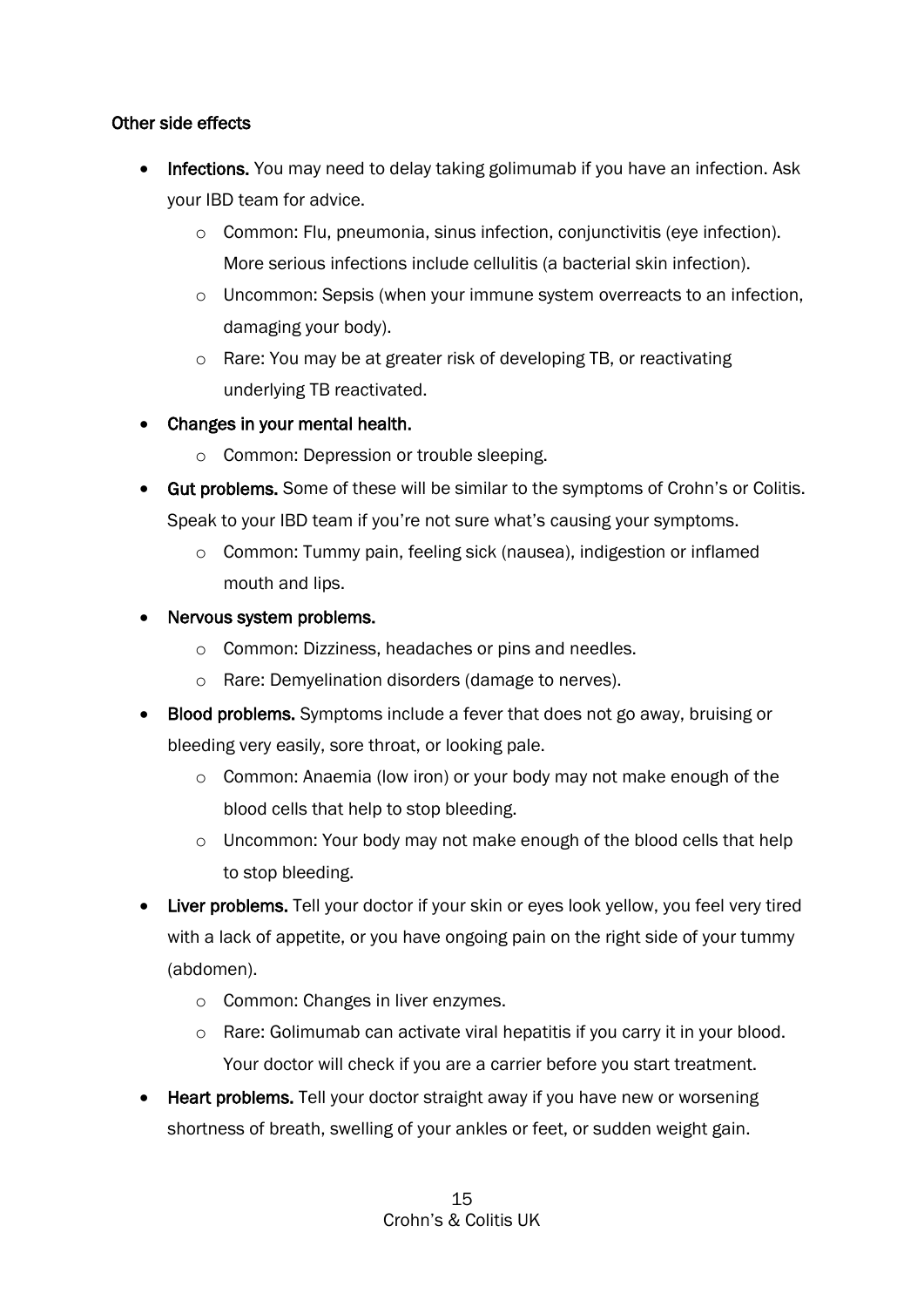- o Uncommon: Arrhythmia (an abnormal heart rhythm) or coronary heart disease.
- o Rare: New or worsening heart failure.
- Skin reactions. Some of these can be treated without stopping golimumab.
	- o Common: Rash, itch, eczema or alopecia.
	- o Uncommon: Psoriasis (new or worsening) or other skin conditions that can cause ulcers or blisters.
- Some types of skin cancer. You must tell your doctor if you have a bump or open sore which is not healing.
	- o Rare: Melanoma.
- Other types of cancer. This medicine may not be right for you if you've previously had cancer.
	- o Rare: Lymphoma or leukaemia (types of blood cancer).
	- o Not known: A rare and serious cancer called hepatosplenic T-cell lymphoma (HSTCL). HSTCL has been reported in some people taking anti-TNF medicines in combination with azathioprine or 6-mercaptopurine. Most cases have been in males with Crohn's under the age of 35. The risk hasn't been measured – but it is a rare cancer, and rarer still in people taking these medicines.

# How common are these side effects?

| Common   | somewhere between 1 in every 10 people to 1 in every 100 people   |  |
|----------|-------------------------------------------------------------------|--|
|          | taking golimumab may develop this side effect.                    |  |
| Uncommon | somewhere between 1 in every 100 people to 1 in every 1000 people |  |
|          | taking golimumab may develop this side effect.                    |  |
| Rare     | somewhere between 1 in every 1000 people to 1 in every 10,000     |  |
|          | people taking golimumab may develop this side effect.             |  |

This is not a full list of side effects. For more information see the Patient Information Leaflet provided with your medicine or visit [medicines.org.uk/emc/.](http://www.medicines.org.uk/emc/)

We encourage you to report any side effects to the Medicines and Healthcare Products Regulatory Agency (MHRA) through the Yellow Card scheme. Your doctor should also report it. You can report your side effect at yellowcard.mhra.gov.uk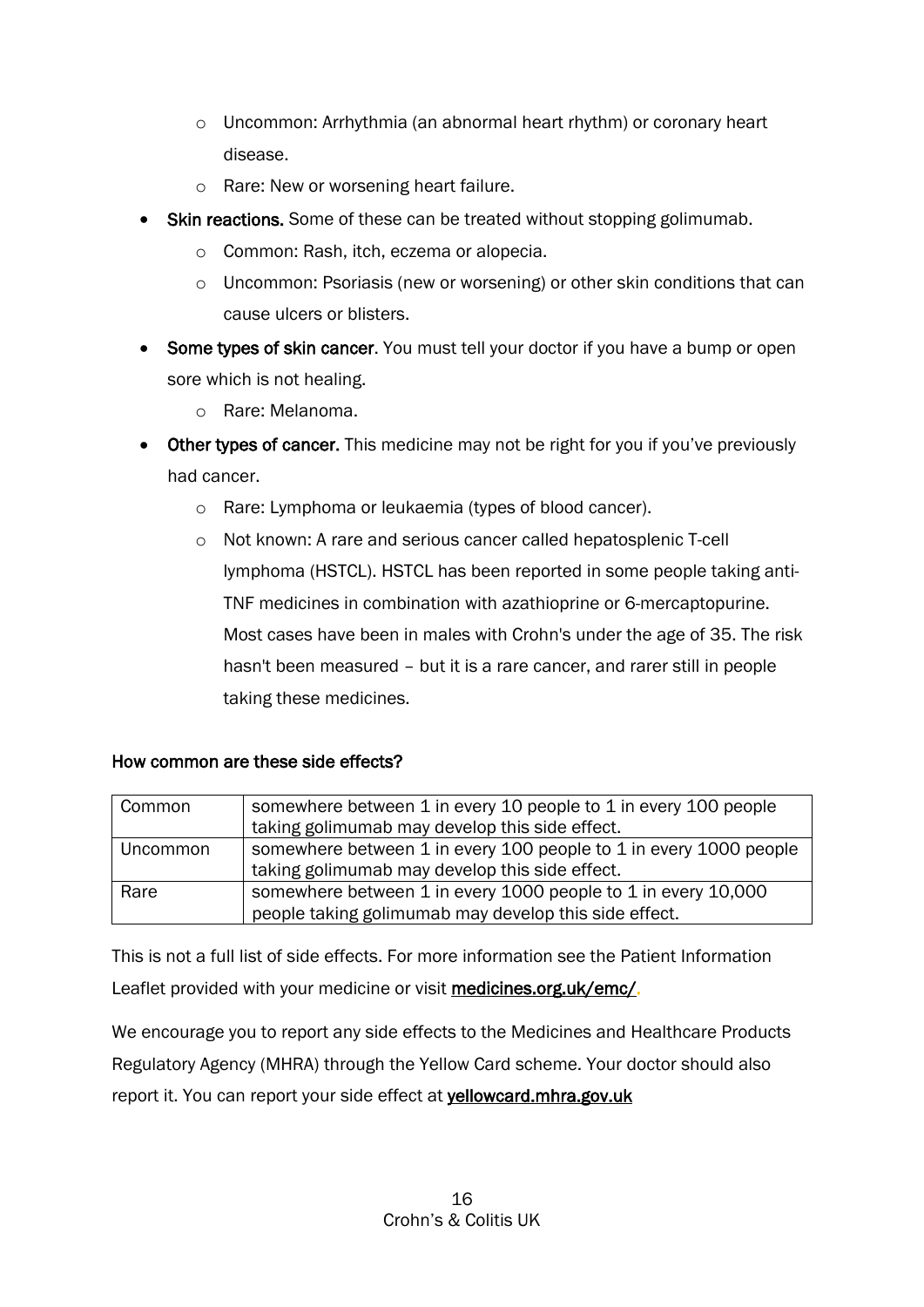"The only side effect I got was a headache the next day, which eased with paracetamol."

Michelle, age 30 Living with Ulcerative Colitis

#### 

# <span id="page-16-0"></span>Taking other medicines

Golimumab is often taken alongside other medicines safely. See the earlier section Taking golimumab with other Colitis treatments.

However, golimumab may interact with other medicines. Speak to your doctor or pharmacist if you're taking, or plan to take any other medicines. This includes over-thecounter medicines (medicines that you buy yourself) and any herbal, complementary, or alternative medicines or therapies.

Do not take medicines that contain anakinra or abatacept. These medicines are commonly used for Rheumatoid Arthritis.

# Telling other health professionals

Tell any doctor, dentist or health professional treating you that you are taking golimumab. Always carry the alert card that comes with the medicine while you are taking it and for up to six months after your last dose.

# <span id="page-16-1"></span>**Vaccinations**

It'*s* not safe to have 'live' vaccines while taking golimumab. It can take up to five months for golimumab to completely leave your body. However, it's safe to have live vaccines 3 months after your last dose. Ask your IBD team to make sure your vaccinations are up to date before you start golimumab, or if you're planning to travel. If you've recently had a live vaccine you may have to wait 4 weeks before starting golimumab.

In the UK, live vaccines include:

- BCG (tuberculosis)
- Chicken pox (varicella)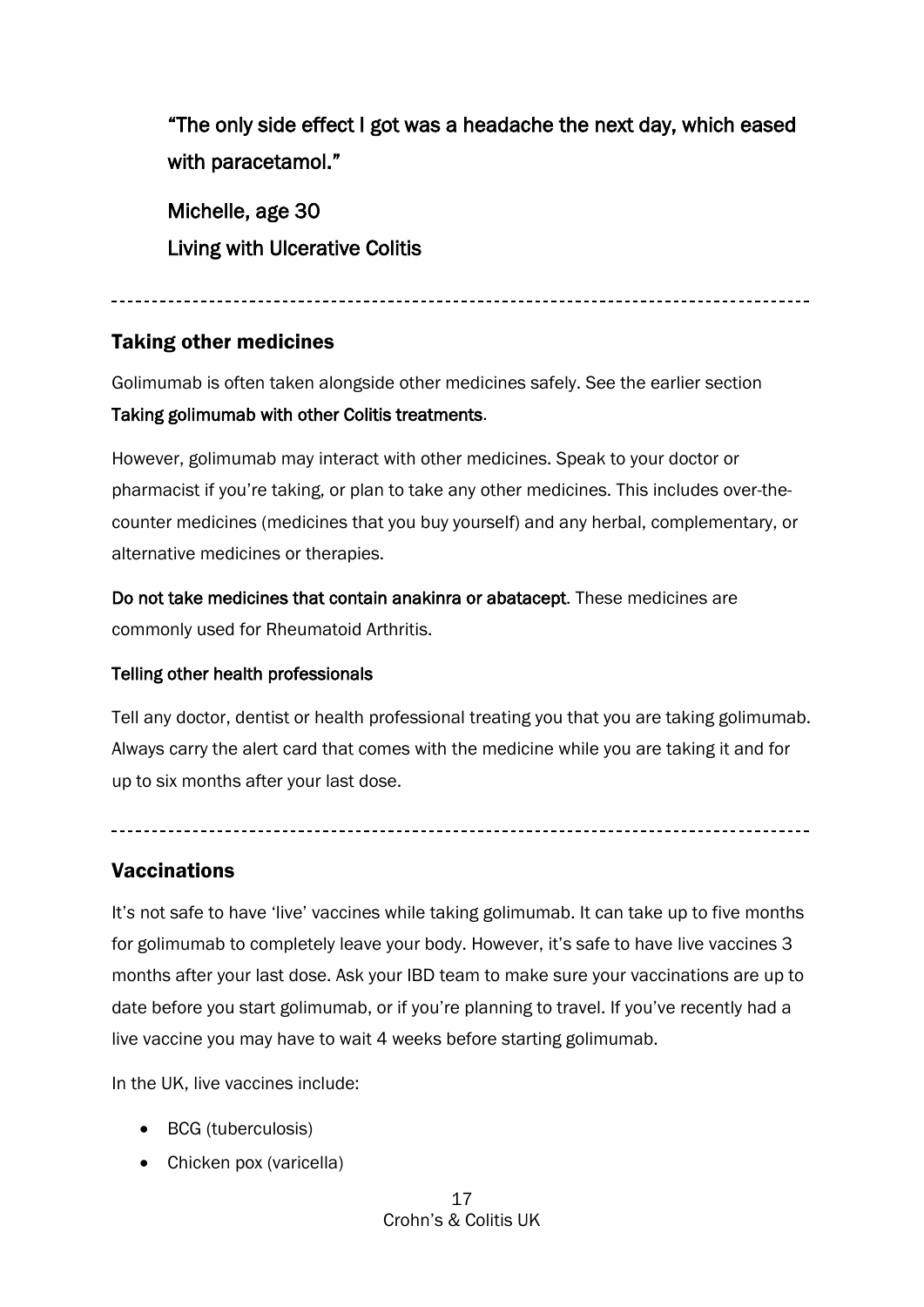- Measles, mumps and rubella (either as individual vaccines or as the triple MMR vaccine)
- Yellow fever
- Rotavirus (babies only)
- Flu nasal spray (children only)

Everyone with Crohn's or Colitis taking a biologic medicine should have the yearly flu jab. This is not a live vaccine and is safe to have while taking golimumab.

If someone you live with is due to have a live vaccine, ask your IBD team if you need to take any precautions.

# <span id="page-17-0"></span>Pregnancy and fertility

Golimumab does not affect fertility. If you don't want to get pregnant you should use contraception.

Talk to your IBD team if you're taking golimumab and planning a pregnancy or are already pregnant. If you decide to continue taking golimumab, it should not stop you from having a normal pregnancy and a healthy baby. Research shows that anti-TNF medicines, like golimumab, do not have affect your pregnancy, or harm your baby. Long-term health, infection rates and development do not appear to be affected in children of mothers taking anti-TNFs during pregnancy. This includes mothers who took anti-TNFs until birth).

Golimumab does not appear to affect foetuses, but there hasn't been enough research to rule out the possibility completely. To be cautious, drug companies state that should only be used during pregnancy if needed to keep your condition under control. This is because the medicine could cross the placenta. They recommend using contraception to prevent pregnancy while taking golimumab and for at least six months after your last dose. However, as golimumab is generally considered safe. Your IBD team may advise the safest option is to keep taking it during pregnancy to keep your Colitis under control.

When deciding whether to continue taking golimumab, you should also consider the risks of having a flare-up while you're pregnant. Having active Crohn's or Colitis can lead to premature (early) birth, low birth weight and rates of miscarriage. It's important to keep your condition under control in pregnancy. If your Colitis is not well controlled (in remission), then your IBD team may recommend you take golimumab for the first six

> 18 Crohn's & Colitis UK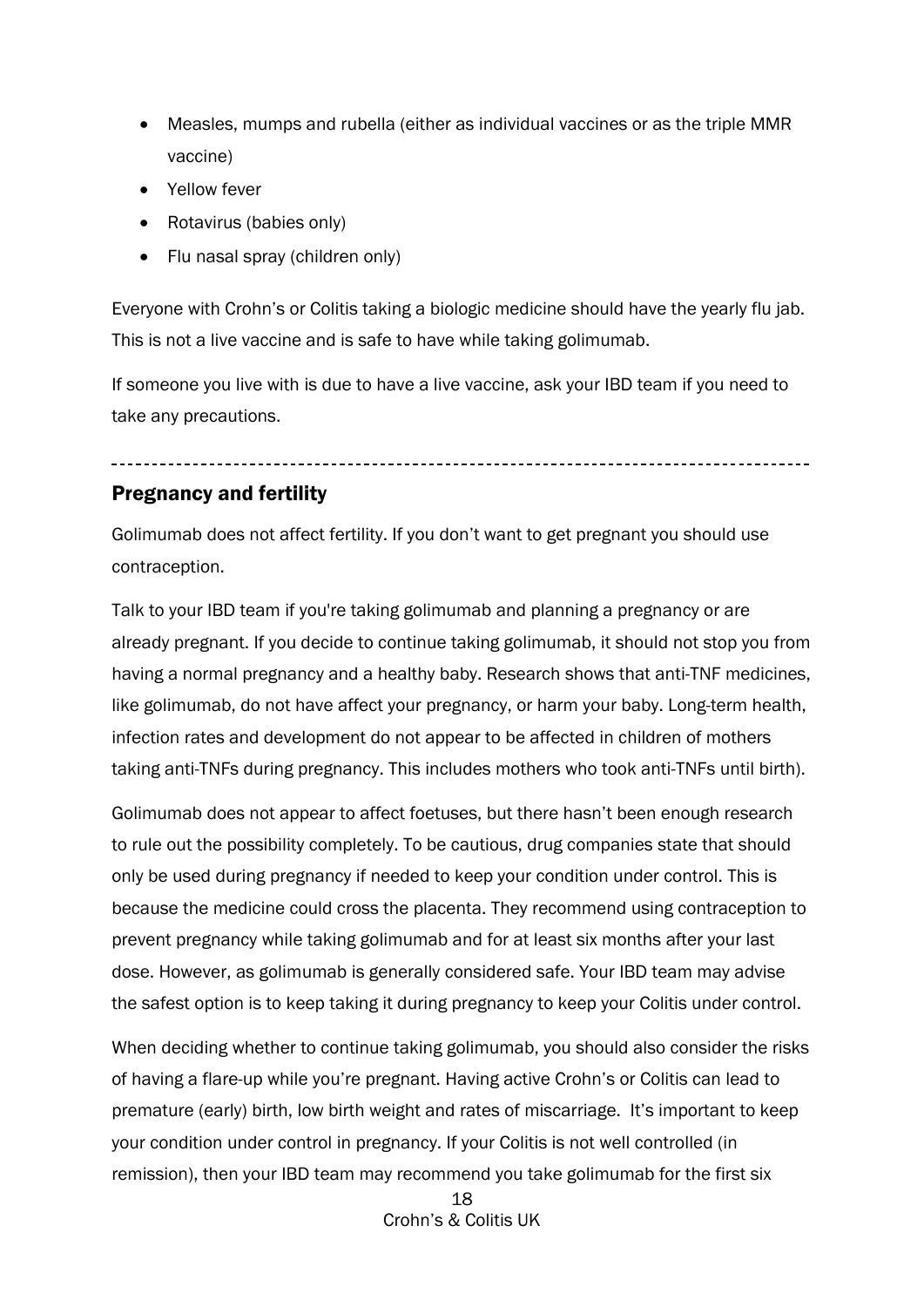months (first and second trimesters), but stop during the third trimester. This aims to reduce the exposure of your baby. If your condition is not well controlled, your IBD team may recommend you take golimumab throughout your entire pregnancy to keep you well.

If you take golimumab during pregnancy, your baby must not have any live vaccines for six months after your last golimumab dose during pregnancy. This includes the BCG for tuberculosis and the rotavirus vaccine. You must tell your baby's healthcare team you were taking golimumab while pregnant. Take extra care when your baby has the rotavirus vaccine, as live virus can be shed in their poo for up to 14 days. Make sure you wash your hands and/or wear gloves when changing their nappy.

There is some evidence that your baby may be more prone to infections if you take azathioprine or mercaptopurine along with anti-TNFs, like golimumab, during pregnancy.

Discuss the risks and benefits of taking golimumab while pregnant with your doctor and **IBD team. You can find out more in our information on [Pregnancy](https://www.crohnsandcolitis.org.uk/about-crohns-and-colitis/publications/pregnancy-ibd) and Reproductive** [Health.](https://www.crohnsandcolitis.org.uk/about-crohns-and-colitis/publications/reproductive-health-and-ibd) 

There is less research on men wanting to father a child while taking anti-TNF medicines. But, it's generally considered safe for a man to conceive a child.

# <span id="page-18-0"></span>**Breastfeeding**

You can take golimumab while breastfeeding. Small amounts of golimumab have been found in breast milk in animal studies, but golimumab hasn't been found in human breast milk.

The drug company advises that you stop taking golimumab at least six months before you start breastfeeding. However, there is very little risk to your baby. Your IBD team may suggest you keep taking golimumab while breastfeeding if it's keeping your Crohn's or Colitis under control. Golimumab is destroyed by the digestive system when taken orally, so it wouldn't be absorbed by your baby. Speak to your IBD team if you're worried.

# <span id="page-18-1"></span>Drinking alcohol

Alcohol is not known to have any interaction with golimumab.

19 Crohn's & Colitis UK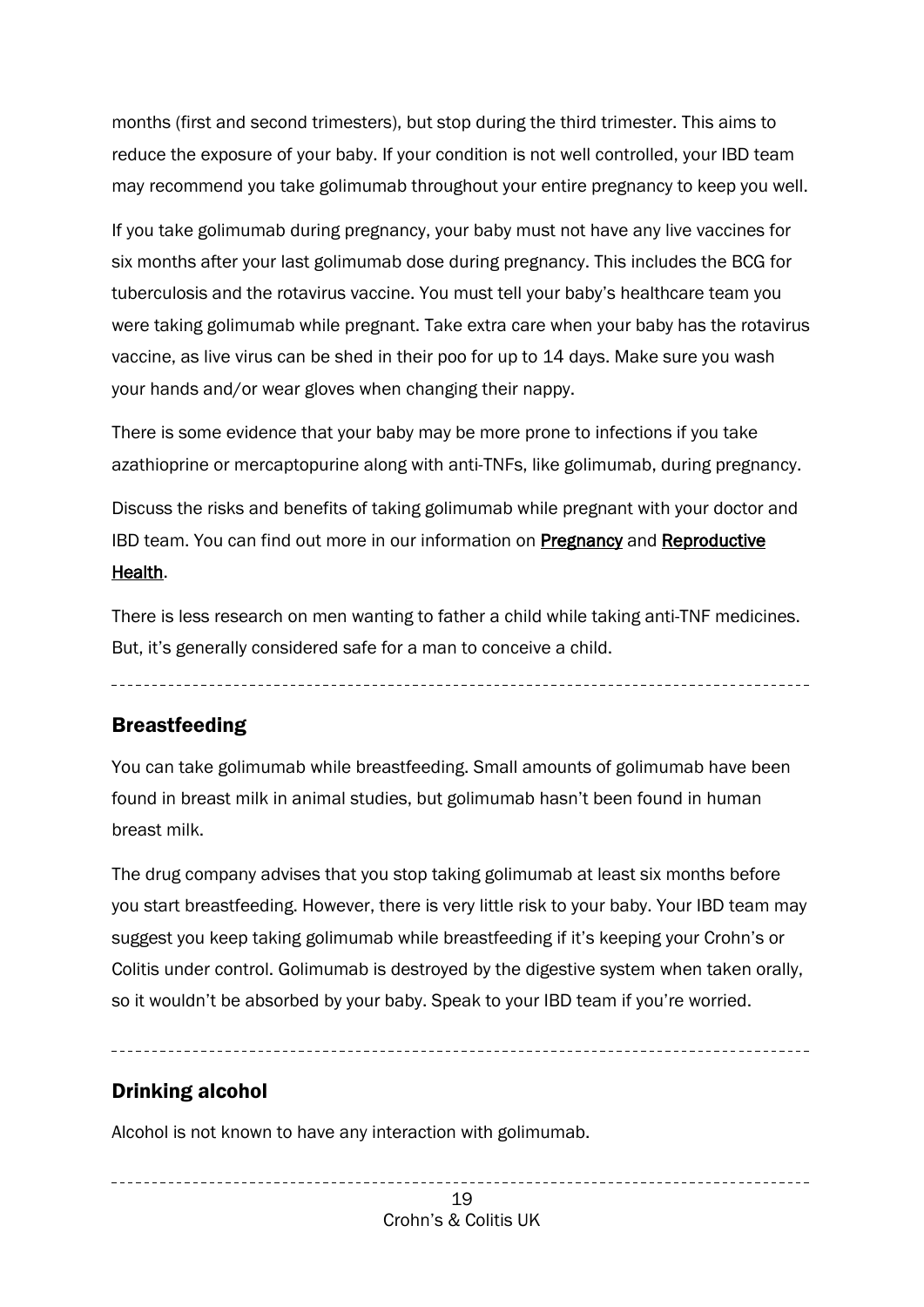# <span id="page-19-0"></span>Who to talk to if you're worried

Taking medicines and managing side effects can be difficult – we understand and we're here to help. Our [Helpline](https://www.crohnsandcolitis.org.uk/support/helpline) can answer general questions about treatment options and can help you find support from others with the conditions.

Your IBD team are also there to help. You can talk to them about your dosage, how they'll be monitoring you and what alternatives may be available. You should also get in touch with your IBD team if you have any new symptoms or side effects.

It can take time to find the medicine that's right for you. Don't be afraid to ask questions and seek out extra support when you need it.

This information is general and doesn't replace specific advice from your health professional. Talk to your doctor or IBD team for more information. You can also check the Patient Information Leaflet that comes with your medicine or visit [medicines.org.uk/emc.](http://www.medicines.org.uk/emc)

# <span id="page-19-1"></span>Help and support from Crohn's & Colitis UK

We're here for you whenever you need us. Our award-winning publications on Crohn's Disease, Ulcerative Colitis, and other forms of Inflammatory Bowel Disease have the information you need to help you manage your condition.

We have information on a wide range of topics, from individual medicines to coping with symptoms and concerns about relationships and employment. We'll help you find answers, access support and take control.

All information is available on our website: [crohnsandcolitis.org.uk/information](http://www.crohnsandcolitis.org.uk/publications) 

Our Helpline is a confidential service providing information and support to anyone affected by Crohn's or Colitis.

Our team can:

- help you understand more about Crohn's and Colitis, diagnosis and treatment options
- provide information to help you live well with your condition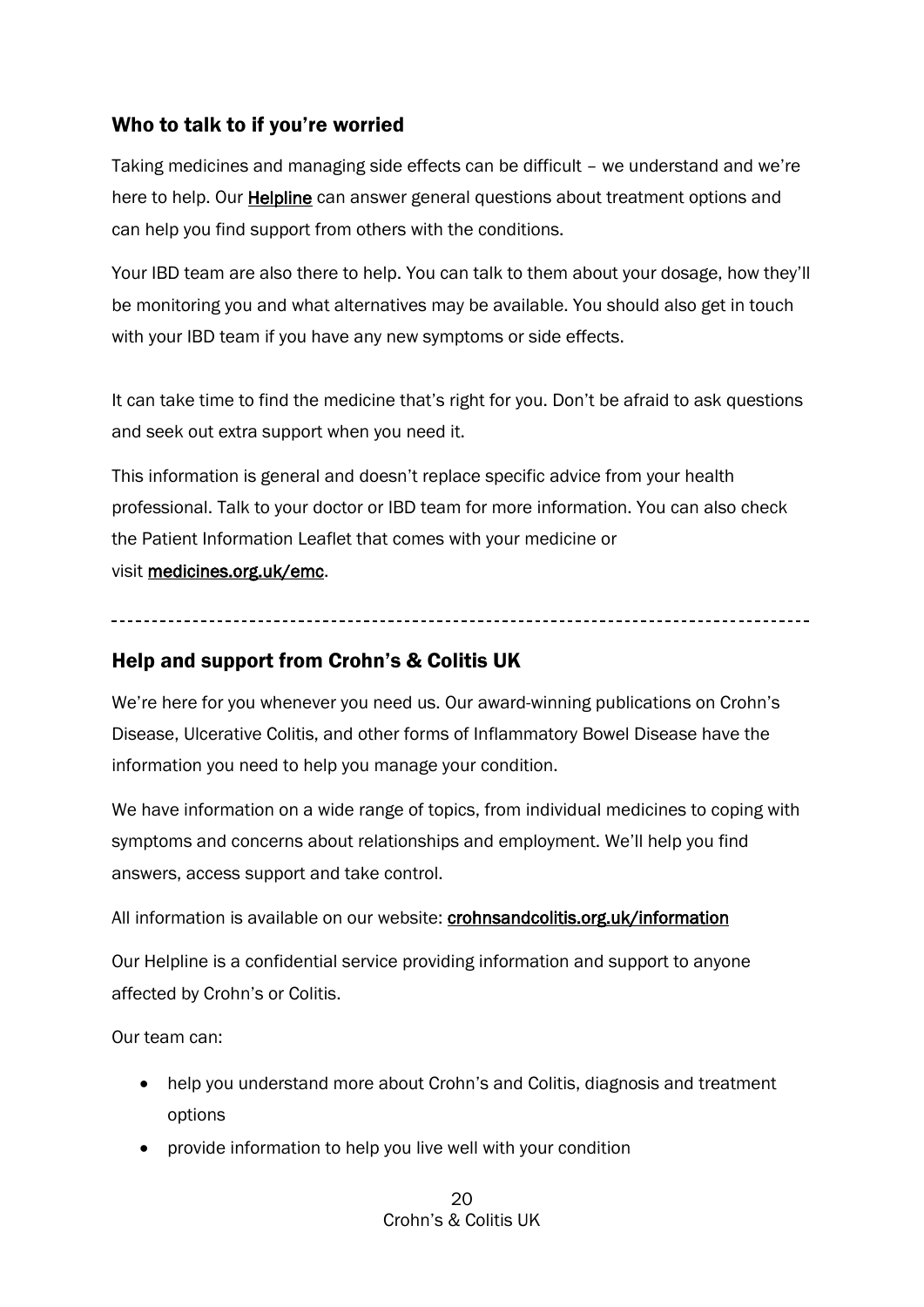- help you understand and access disability benefits "
- be there to listen if you need someone to talk to
- put you in touch with a trained support volunteer who has personal experience of Crohn's or Colitis

Call us on 0300 222 5700 or email [helpline@crohnsandcolitis.org.uk](mailto:helpline@crohnsandcolitis.org.uk) 

See our website for LiveChat: [crohnsandcolitis.org.uk/livechat](http://www.crohnsandcolitis.org.uk/livechat) 

#### Crohn's & Colitis UK Forum

This closed-group community on Facebook is for everyone affected by Crohn's or Colitis. You can share your experiences and receive support from others at:

#### [facebook.com/groups/CCUKforum](http://www.facebook.com/groups/CCUKforum)

#### Help with toilet access when out

Members of Crohn's & Colitis UK get benefits including a Can't Wait Card and a RADAR key to unlock accessible toilets. This card shows that you have a medical condition, and will help when you need urgent access to the toilet when you are out and about. See [crohnsandcolitis.org.uk/membership](http://www.crohnsandcolitis.org.uk/membership) for more information or call the Membership Team on 01727 734465.

© Crohn's & Colitis UK 2020 Golimumab Edition 2 Last review – Nov 2020 Next full review – 2023

Crohn's & Colitis UK information is research based and produced with patients, medical advisers and other professionals. They are prepared as general information and are not intended to replace advice from your own doctor or other professional. We do not endorse any products mentioned.